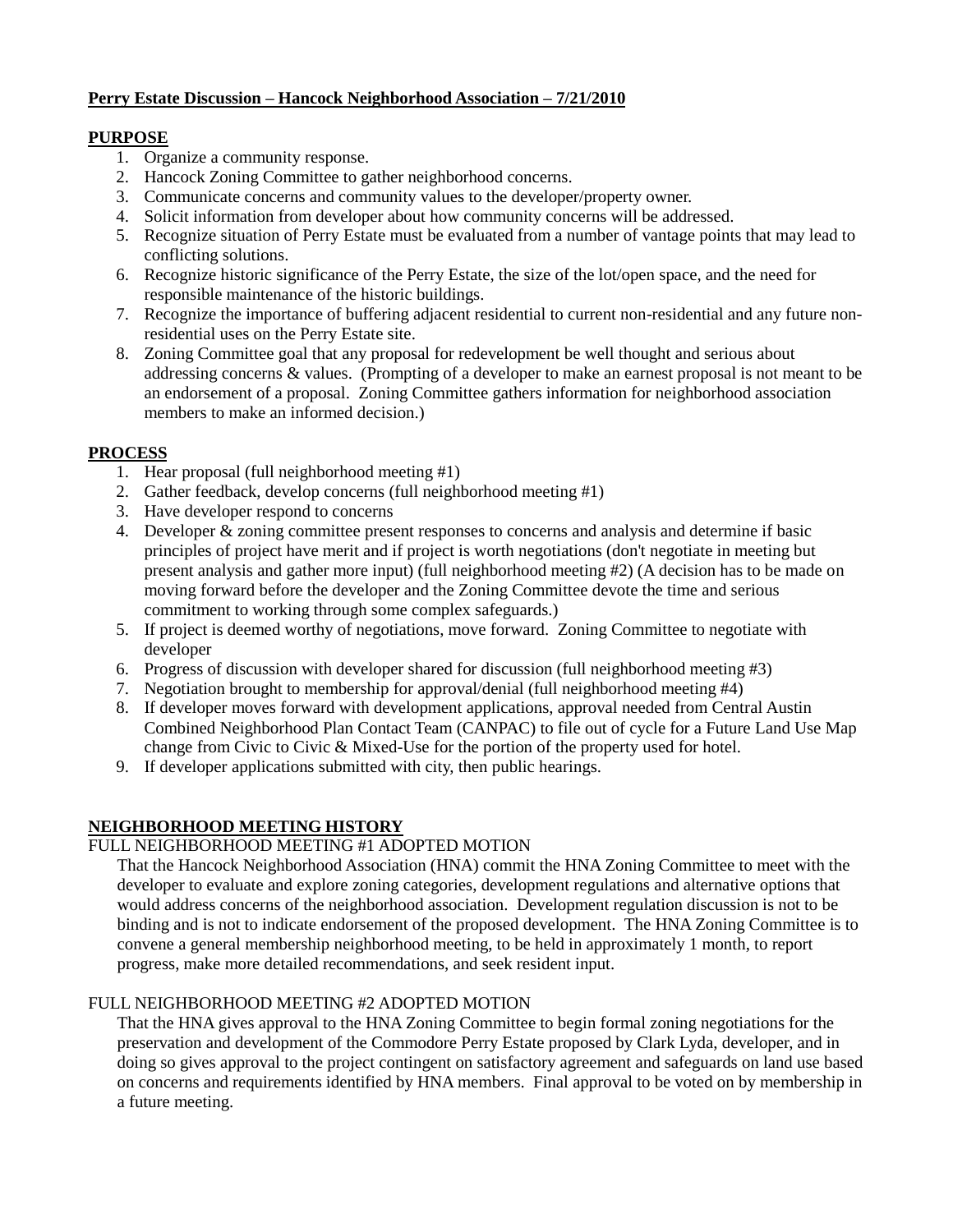## **CONCERNS LIST**

- 1. Quantity of rooms and scale of buildings.
- 2. Adequacy of parking.
- 3. How much traffic and noise will a restaurant, amphitheater or wedding generate?
- 4. The integrity of original building should be maintained. Does the Austin Landmark Status ensure review of modifications to buildings and prevent demolition?
- 5. The wall is an important historic asset that should be preserved. Additional walls and/or screening will need to be added to buffer neighboring residents. Visual privacy and noise concerns.
- 6. How will service work and how will trash be handled? Concerns about noise.
- 7. Creek water quality and flood controls.
- 8. How could we ensure a quality hotel and hotel operator?
- 9. Who are other significant investors and what is their reputation?
- 10.  $41<sup>st</sup>$  Street is not in an adequate condition to support more traffic and parking while allowing for safe pedestrian and bicycle movement.
- 11. How can we ensure compatibility between the school building and adjacent residents?
- 12. How can we be assured that any zoning changes won't allow other unanticipated uses, should this development not happen or go bankrupt?
- 13. Might zoning roll back with any change of use or abandonment of the project?
- 14. Red River is a dividing line between commercial development and single family areas. Would redevelopment of the Perry Estate encourage more commercial development west of Red River or discourage renovation of the Miller/Long House on the corner of Park Blvd. and Red River?
- 15. Light pollution.
- 16. Has the estate been marketed as a single family property or single family plus school property?
- 17. What assurances are there that the schematic site plan shown is indicative of how the project will be built?
- 18. If the developer is interested in green building and a botanical garden feel, how might this be incorporated as a development regulation?
- 19. How would development regulations differ if this were a bed and breakfast or a smaller 14 room boutique hotel, such as St. Cecelia?
- 20. Neighborhood safety and security

## **SUMMARY OF CURRENT PROPOSAL BY DEVELOPER**

The proposal is to maintain current single family zoning dimensional standards (setbacks, impervious cover, building height), but change the zoning only to allow a different use. This is more of a use issue and less of an intensity of use issue. The main allowable uses desired are hotel, private primary/secondary education, and congregate living (retirement home). A retirement home is a backup development option. GR-MU zoning is the least intensive zoning category that allows a hotel. A MU (mixed-use) suffix would allow residential uses on the property. NO zoning is the least intensive zoning that allows a school use. The developer's intent is that with setbacks, impervious cover, and height restrictions that match single family zoning, the development will be more compatible with adjacent homes.

An escrow account will be set up to fund neighborhood enforcement of any private restrictive covenants. The developer will commit to completing the following items in the first phase of construction: 1) wall, service drive, vegetative buffer; 2) water quality control measures. Historic zoning will take place at the time of a rezoning.

The Future Land Use Map (FLUM) of the adopted Neighborhood Plan would be revised from Civic to Mixed-Use for the hotel and related uses. The school site would remain Civic on the FLUM.

1928 structures and the formal gardens in the south east corner are to be zoned Historic with the city. This will limit exterior modifications or demolition.

The re-zoning would have a Conditional Overlay applied to further limit entitlements. These Conditional Overlays include:

1. Limit number of hotel units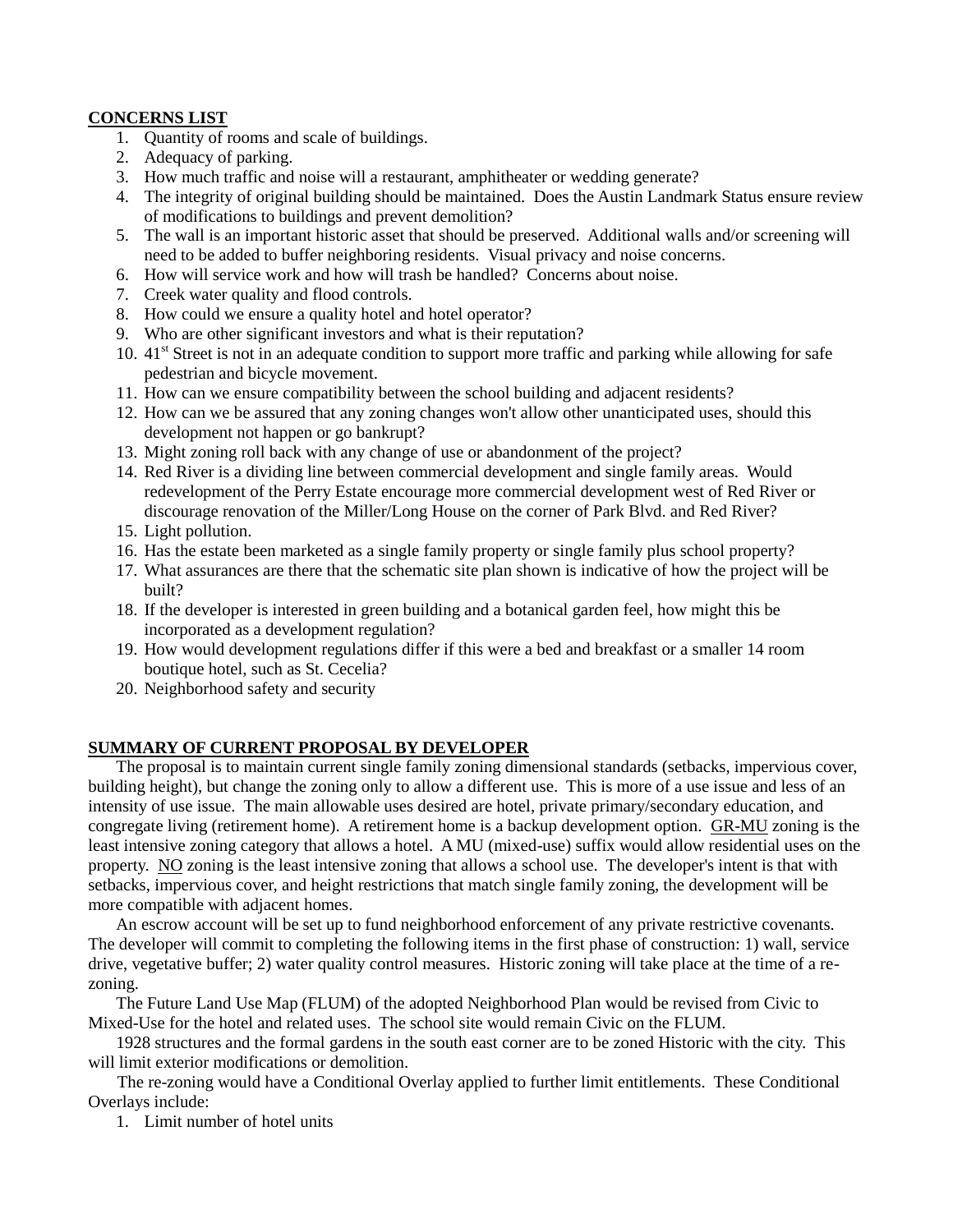- 2. Specify minimum room size
- 3. Limit footprint and heights of structures
- 4. Limit impervious cover to match single family allowable cover
- 5. Upgrade the sidewalk & landscaping in the public right-of-way along Red River & 41<sup>st</sup>.
- 6. Limit total number of vehicle trips per day to less than the number that requires a traffic impact analysis, however a traffic impact analysis will be conducted anyway.

A private restrictive covenant would be executed to restrict development items that the city will not restrict. These items include:

- 1. Buffering to adjacent single family beyond the standards required in the City Code
- 2. Maximum number of event attendees (capped and tied to available parking)
- 3. Restrictions on outdoor activities
- 4. Time limit on primary demolition and excavation construction activities
- 5. Service functions limited and trash containers to be swapped, not dumped
- 6. Hotel to include the following services associated with a higher-end hotel: Concierge, spa, and full service dining
- 7. School development and uses limited
- 8. No pole mounted lights
- 9. Signage limited
- 10. Building density and massing restricted to keep building scale small and to preserve green space

Items the Zoning Committee had the developer strike from the proposal (or add) in the interest of neighborhood concerns are:

- 1. Initially proposed uses seen as problematic: Off-site Accessory Parking, Outdoor Entertainment, Club or Lodge, Group Home uses.
- 2. Use a Mixed-Use Future Land Use Designation rather than Commercial and retain the current Civic Land Use Designation where allowable (in the school area).
- 3. Outdoor or tented amplified music is not allowed.
- 4. Any proposal must show adequate parking, including off-site parking.
- 5. Limit event attendees and employees to 350 people (350 people is the size of a "society wedding.")
- 6. Prioritize historic zoning and construction of elements to provide buffering to adjacent single family.
- 7. Limit school size.

## **ZONING COMMITTEE ANALYSIS**

Currently no zoning applications have been filed with the city. Good input has been received from neighbors, and concerns have been compiled into a list. Concerns about noise and parking are very valid. This parcel is large enough that specific characteristics of it become a larger neighborhood planning matter. The property is significant in its history, architectural design, and its amount of green space.

Surely the property is expensive to maintain and it seems likely that revenue from the current school is not enough to support the necessary maintenance of the building and grounds. Something needs to be done to secure the care and preservation the historic structures and green space need. The hotel idea offers a possible solution to a problematic situation.

SF-3 zoning cannot be continued for the school site as proposed, in that hotel parking cannot share the school parking lot. Commercial use parking cannot be accommodated on a residential site. The specific number of hotel rooms allowed has not been discussed with the developer, though a maximum number of units and minimum size of units has been designated. The Zoning Committee has been looking at how impervious cover limits, building setbacks, parking requirements, and building clustering requirements may already limit the number of allowable rooms.

The 2004 Central Austin Combined Neighborhood Plan showed existing land uses of primarily single family, with a small amount of commercial/office west of Red River along Red River and along Duval. Other commercial/office uses line IH-35 and extend to Red River between 43<sup>rd</sup> and 40<sup>th</sup> Streets. Civic is sprinkled throughout the neighborhood at school and church sites. The Plan changed all of the Commercial on Duval to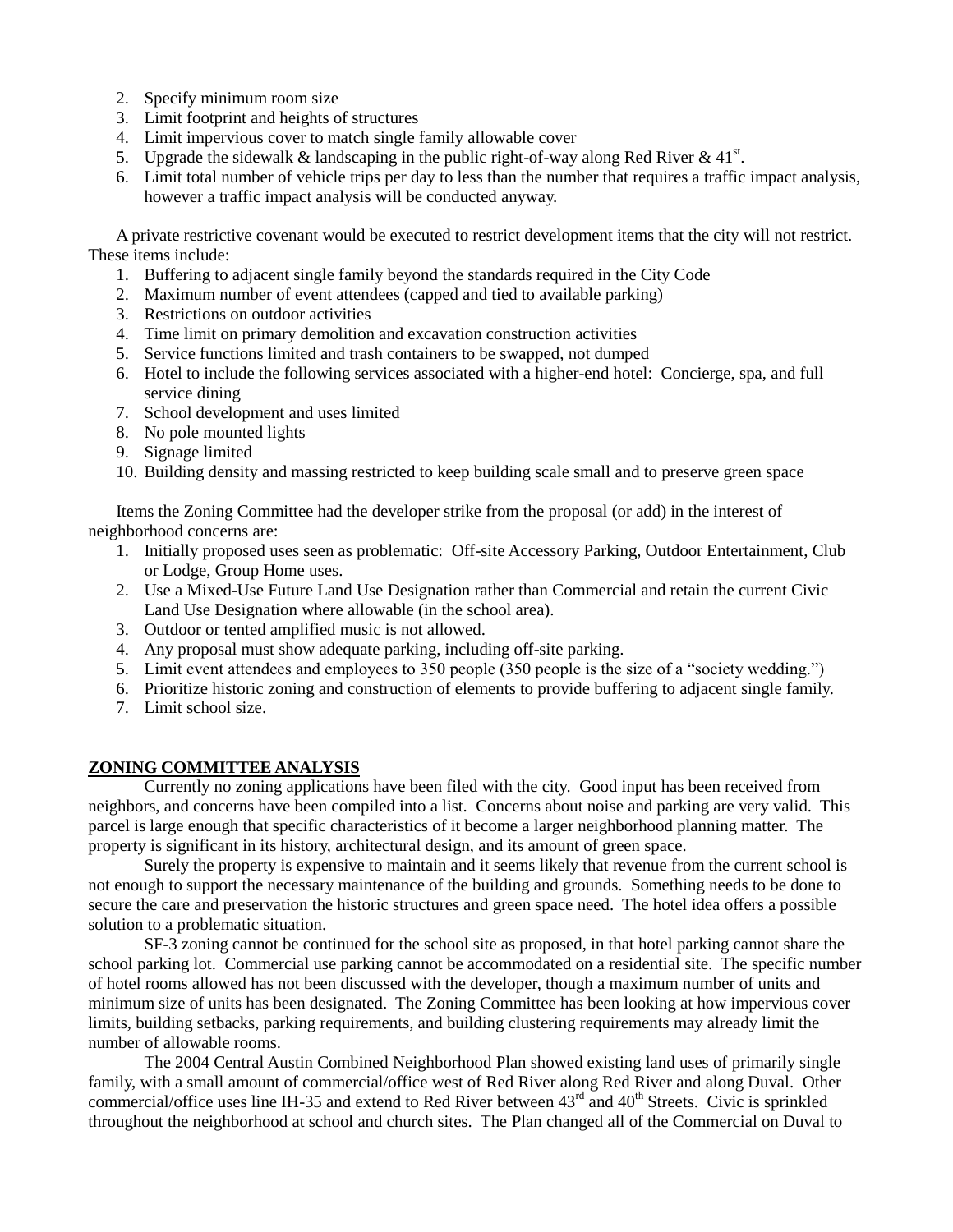Mixed Use. A priority of the plan is to limit Commercial incursion into residential areas, however, the Plan changed 6 sites along the west side of Red River to Commercial. Goal 1 of the plan is to preserve the integrity and character of the single-family neighborhoods. This suggests that developments adjacent to single-family must be compatible and/or properly buffered. Goal 2 of the plan is to preserve the historic character and resources of the Central Austin Combined Neighborhood Planning Area neighborhoods. Goal 3 is to allow mixed-use development along the existing commercial corridors that is pedestrian oriented, neighborhood friendly, neighborhood scaled, and serves neighborhood needs. Red River is a residential corridor and a commercial corridor in places. Goal 6 of the plan is to enhance and preserve existing open space, parks, and the natural environment. This could suggest that natural open space along Waller Creek should be preserved at the Perry Estate. A separate list of Plan priorities lists both stopping the incursion of new commercial and office uses into residential areas, and looking for areas where mixed use would enhance the livability of the neighborhoods. The Plan also notes that pedestrian and traffic safety should be increased on  $41<sup>st</sup>$  Street between Duval and Red River.

Discussion has focused on if change at this site can help in meeting neighborhood goals of preserving history & character of the area, or if change is a threat to the adjacent single family. Use of the site is a concern, but preservation of the historic structures and the green space is also a concern. Any proposed new use for the site needs to ensure a sympathetic compatibility with adjacent homes.

The 10 acre property is zoned SF-3 and it could be legally subdivided into smaller lots without needing a re-zoning. If one were to stay out of the flood plain and tear down the mansion, one could make around 37 homesites, each being large enough (7000sf) to allow a duplex use (74 total dwelling units). There may be potential for someone to preserve the mansion and develop the rest of the lot as single family or townhomes. It would still be a lot of new units and potentially duplex units. A developer could always ask for a rezoning to allow townhomes.

Other developers may have an interest in the following uses for this site: School (private, ACC, UT), church/convent, condominiums, assisted care living facility, medical use, office, retail.

Any use of this site by a public entity, or especially a State entity, poses risks for us as State entities do not have to follow local zoning regulations. If UT were to buy the site, there is no defined process for community input or community protections.

#### **QUESTIONS/ANSWERS**

- 1. Currently the city does not endorse or often utilize roll-back zoning, where a down-zoning on a private parcel is initiated by the city. If it is a use that can particularly harm a neighborhood like CS-1 (bars and strip clubs), then the city, while reluctant, has at times initiated roll-back zoning changes.
- 2. Accessory uses are allowed for each Use category. For example, a hotel could have a wedding or have a restaurant or have meeting space with just a hotel use and not have to have specific uses for indoor entertainment, outdoor entertainment, restaurant, etc.
- 3. Group Home Use (which can allow halfway houses) is referred to as mandatory, b/c not including it would be discriminatory. However, making Group Home a conditional use (and thus requiring a public hearing) is not considered excluding group home. It is legally okay to make group home a conditional use and not a permitted use. Also, there has been some opinion that if there are no other residential uses, then group home can be a prohibited use. The logic is that if no other housing is allowed, then not allowing group home use is not discriminating. Some group homes aren't bad, but one version of it allows halfway houses.
- 4. Future land use map (FLUM). Developer wants to change the entire site from Civic to Civic/Mixed-Use. There is a lot of concern with Commercial pushing west of Red River. The city would most likely want to only change the FLUM to Mixed-Use for the area that actually needed it. A school use would not be labeled as Commercial/Mixed-Use on the FLUM. So, we should look at having a mix of uses on the FLUM and have Mixed-Use only over the hotel building area.